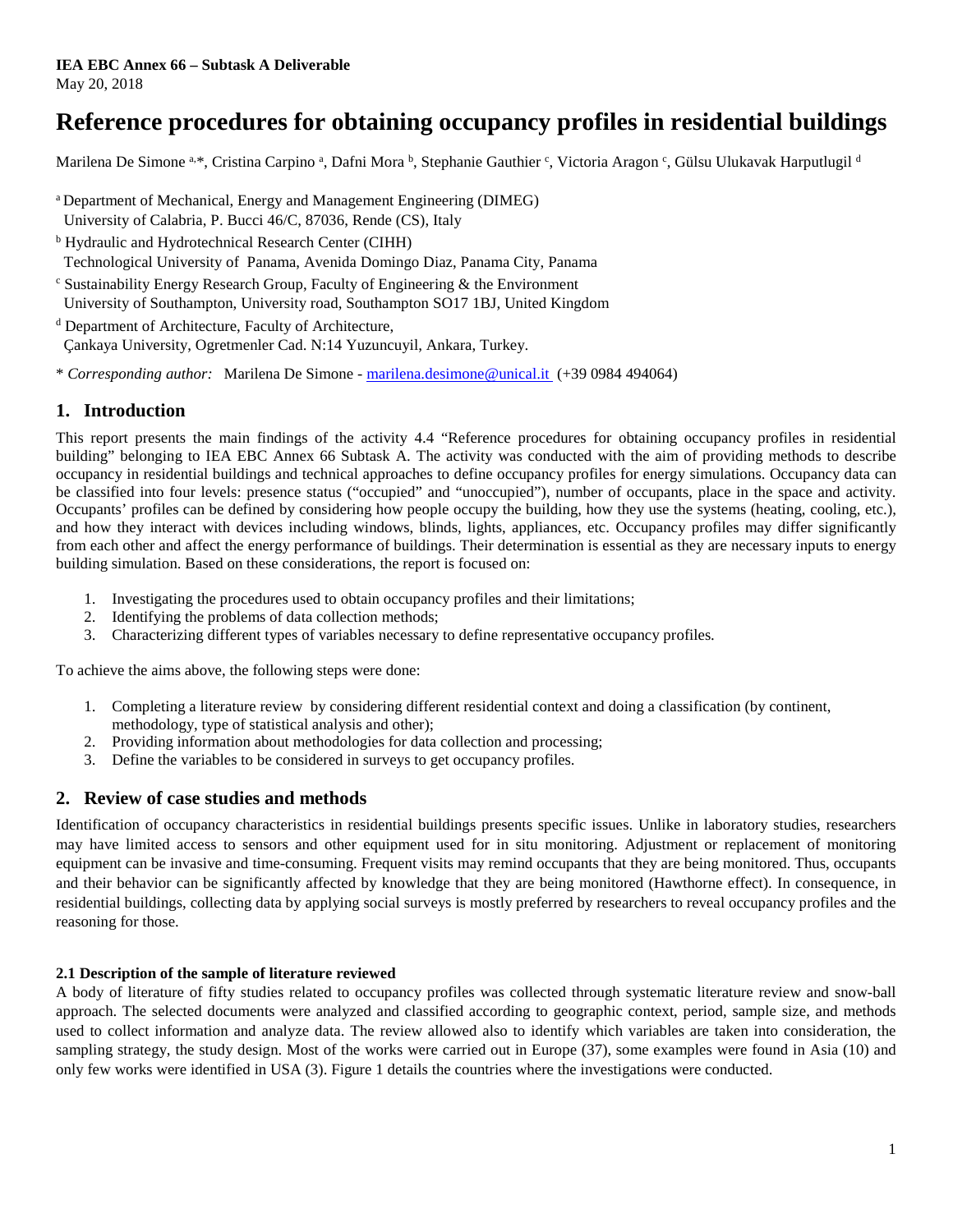

Figure 1. Countries of provenance of the analyzed studies on occupancy profiles.

The earliest study dates back to 1979 in USA, very recent investigations are also available. Most of the studies have been developed after 2000, on all continents. In particular an increasing attention to this topic is registered in latest years in Europe, where 60% of the studies are dated after 2010. In most of the analyzed cases (42.5%), data are collected through questionnaires administered in different ways (face-to-face, mailed, telephone, self-completed). In 34% of the cases, field measurements or time use data are employed. Some studies (15%) report mixed techniques for data collection, and about 8.5% refer to literature review for the definition of occupancy profiles. Data acquisition by field measurements is typically used for limited case studies while the application of time use data involves large samples. In the works elaborated before 2010s, the most commonly used analysis techniques are correlation, regression, and clustering. Markov models appear widely used after 2010s. Generally, cluster analysis is applied to large samples (hundreds or thousands investigated units), other statistical elaborations, such as regression or Markov chain, are used for diverse sample sizes (from less than ten to more thousands).

#### **2.2 Methods of occupancy data collection**

There are two main categories of data collection methods: social surveys and monitoring surveys. Social surveys collect subjective data and can capture causal inference (why and how people do things) and socio-demographic information. Monitoring surveys capture the actual type, duration and frequency of occupancy patterns. Reference studies for each data collection method can be found in [1] and [2].

#### **a) Social Surveys**

| Method                                                                                    | <b>Advantages</b>                                                                                                              | <b>Limitations</b>                                                                                                |
|-------------------------------------------------------------------------------------------|--------------------------------------------------------------------------------------------------------------------------------|-------------------------------------------------------------------------------------------------------------------|
| Interview: private meeting to discuss a topic                                             | Respondents are not limited in their answers                                                                                   | Possible bias due to 'interviewer effect'                                                                         |
| (face to face or not). Structured (fixed<br>questions) to unstructured (guided interview) | Interviewers can confirm that respondents understand the<br>questions and provide clarification when needed                    | Difficult to replicate                                                                                            |
| Focus group: group meeting between<br>participants and moderator to discuss a topic       | Flexible, content led by respondents                                                                                           | Possible bias due to 'moderator effect' and 'group<br>effect'<br>Difficult to replicate                           |
| Diary: self-completed questionnaires with<br>structured entries, Time Use Survey (TUS)    | Comparable and replicable when same diary structure is<br>utilised (e.g. HETUS across Europe)                                  | Requires commitment from participant<br>Filling the diary may interfere with the activities                       |
| <b>Ouestionnaire: structured questions and</b><br>answers                                 | High replicability<br>Multiple means of communication: meeting, phone call,<br>email, post<br>Minimal interviewer intervention | No opportunity for follow-up questions<br>Possible subsampling problems with post and<br>email<br>Limited answers |
| <b>Observations: researcher observes participants</b>                                     | Does not depend on people's report, activities are directly                                                                    | Possible bias due to 'Hawthorne effect'                                                                           |
| on-site or passively through monitoring device,                                           | observed.                                                                                                                      | Relative to observer; two observers could consider                                                                |
| e.g. camera                                                                               | High flexibility in the content captured                                                                                       | the relevancy of events differently                                                                               |

| <b>Monitoring surveys</b><br>b)                     |                                                     |                                                             |
|-----------------------------------------------------|-----------------------------------------------------|-------------------------------------------------------------|
| Method                                              | <b>Advantages</b>                                   | <b>Limitations</b>                                          |
| Passive infra-red (PIR): detection of heat waves    | Affordable, available, easy to install and maintain | Does not allow differentiating between multiple occupants   |
| from warm objects. PIR sensors detect motion.       | Ease of data analysis                               | Can produce false negatives when occupant is still or false |
|                                                     |                                                     | positives by pets                                           |
| Carbon dioxide sensor $(CO_2)$ : capture of changes | Affordable and easy to deploy                       | Requires mains power                                        |
| in carbon dioxide concentration levels              |                                                     | Measurements can be affected by ventilation practices and   |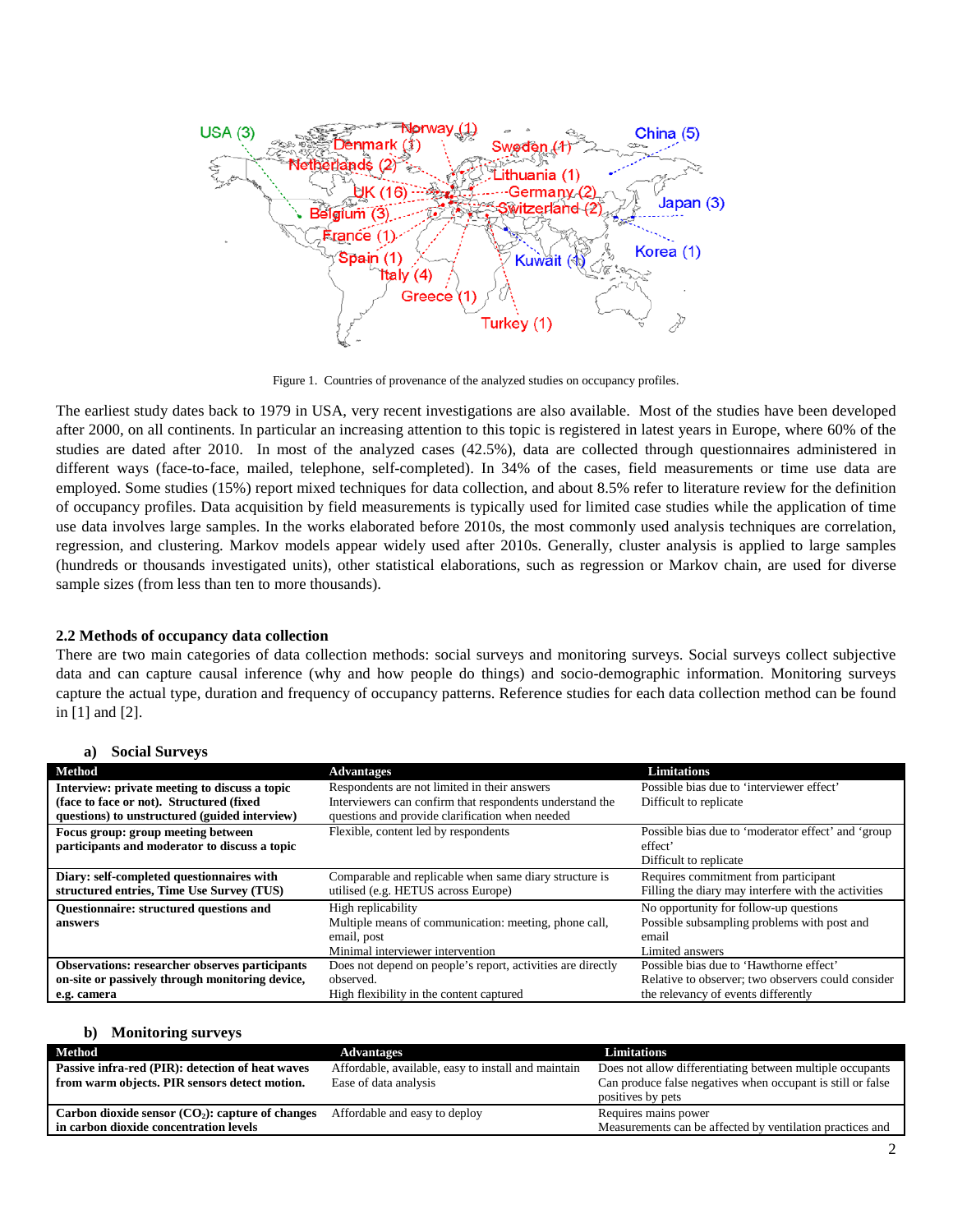| Method                                          | <b>Advantages</b>                             | <b>Limitations</b>                          |
|-------------------------------------------------|-----------------------------------------------|---------------------------------------------|
|                                                 |                                               | infiltration rates                          |
| Energy meters: inference of occupancy from      | Non-intrusive                                 | Limited to houses with smart meters only    |
| electricity consumption                         | Already installed technology                  | Requires high granularity                   |
| Device-free Localisation (DfL): detection of    | Non-intrusive, no tag needed                  | Requires precise positioning of components  |
| changes in a radio frequency signal environment | Allows tracking individual movement           | Possible interferences from other sources   |
| due to absorption from occupants' bodies        | Not limited by structural elements            |                                             |
| Wearable loggers: geolocation sensing as GPS or | Already installed technology (e.g. occupant's | Possible bias due to 'Hawthorne effect'     |
| inertial navigation                             | mobile phone)                                 | Privacy issues                              |
| Wearable loggers with stationary sensors:       | Precise detection                             | Participants have to wear/carry tags        |
| combination of wearable tags and beacons of     |                                               | Requires challenging set-up and maintenance |
| Bluetooth, wireless or ultrasound networks      |                                               |                                             |

## **2.3 Data analysis methods**

Reference studies for each data analysis method can be found in [2].

| <b>Method</b>      |                                                                                                                      | <b>Common application</b>                                                                    |
|--------------------|----------------------------------------------------------------------------------------------------------------------|----------------------------------------------------------------------------------------------|
| <b>Descriptive</b> | Analysis of data, description and summary of main features                                                           | Energy meter data                                                                            |
| statistics         |                                                                                                                      | Monitored occupancy data from single sensors or networks                                     |
| <b>Inferential</b> | Generalisations about a population from a sample                                                                     | Energy meter data                                                                            |
| statistics         |                                                                                                                      | Monitored occupancy data from single sensors or networks                                     |
| <b>Modelling</b>   | <b>Schedules</b> as binary daily occupancy profiles                                                                  | Social surveys                                                                               |
|                    |                                                                                                                      |                                                                                              |
|                    | <b>Deterministic models:</b> to establish causal relationships to occupant behaviour                                 | Monitored occupancy data from single sensors or networks                                     |
|                    |                                                                                                                      | Social surveys                                                                               |
|                    |                                                                                                                      |                                                                                              |
|                    | Non-probabilistic and stochastic models including Markov chain models based on<br>a random transition between states | Extensively used with Time Use Surveys where state<br>probabilities are derived from diaries |
|                    |                                                                                                                      |                                                                                              |
|                    | Time series analysis: statistical analysis accounting for trends and seasonality.                                    | Energy meter data                                                                            |
|                    | Forecasting model. Includes: Auto-Regression, Moving Averages, Hidden Markov                                         | Monitored occupancy data from single sensors or networks                                     |
|                    | Model                                                                                                                | Occupancy forecasting in BMS                                                                 |
|                    |                                                                                                                      |                                                                                              |
|                    | Agent-based: modelling of behaviour at individual level; each person is an                                           | Data from both monitoring and social surveys can be used for                                 |
|                    | autonomous agent with own behaviour, social norms, etc. that interacts with each                                     | model calibration and validation                                                             |
|                    | other in a dynamic environment                                                                                       |                                                                                              |
|                    |                                                                                                                      |                                                                                              |
|                    | <b>Machine learning:</b> algorithms that can learn from data without specific instructions.                          | Monitoring sensors networks                                                                  |
|                    | They can be supervised (Decision-tree, Support Vector Machine-SVM, k-nearest                                         | Energy meter data                                                                            |
|                    | neighbours) or unsupervised (hierarchical clustering, neural networks)                                               | Social surveys                                                                               |
| Data mining        | Identification of patterns in large datasets (factorial analysis, multidimensional                                   | Energy meter data                                                                            |
|                    | scaling, cluster analysis, etc.)                                                                                     | Monitored occupancy data from single sensors or networks                                     |

#### **2.4 How to define occupancy profiles**

Social and monitoring surveys can be used to define or validate occupancy profiles. Occupancy profiles may be defined through Time-Use Survey (TUS) data. For example, Aerts et al. [3] described a methodology to obtain occupancy profiles based on the 2005 Belgian time-use survey with the aim of using it for user behavior modeling in building energy simulation. The authors of the study developed seven user profiles reflecting realistic user behavior in homes. Similarly, Richardson et al. [4] defined occupancy profiles for UK households by using TUS data describing people habits. The developed models indicate the number of occupants in the house at a given time to have information on the sharing of energy use. Wilke et al. [5] used French time-use survey data to calibrate stochastic models and to predict activity chains.

In [6] different procedures for obtaining occupancy profiles are reviewed focusing on residential building stock located in Italy. Three occupancy profiles are derived from different methods: (1) interview of residents, (2) national standards application and (3) Harmonised European Time Use Survey for Italy. Then, different modes of use of a representative dwelling are tested by varying density of occupancy, ventilation, lighting, domestic hot water and heating operation. Another study by [7] considers nZEB definition and national census information to determine a method for creating housing occupancy patterns by using free database. Finally, another study in Turkey [8] conducted social surveys in 4 residential complexes situated in 4 large cities of Turkey each of which is in a different climatic region but has similar design and construction system. In addition, monitoring survey was undertaken in one of the four residential complexes. The results showed that presence at home and window opening strategy are the most sensitive parameters on heating load and comfort levels both under winter and summer conditions.

## **3. Identification and classification of variables related to occupancy profiles**

Occupancy profiles are determined by diverse driving factors such as household characteristics, cultural traditions, social and economic variables. On the other hand, occupant's preferences and attitudes affect the use of equipment and air conditioning systems and influence the building energy consumption. In general, it is possible to individuate two types of variables: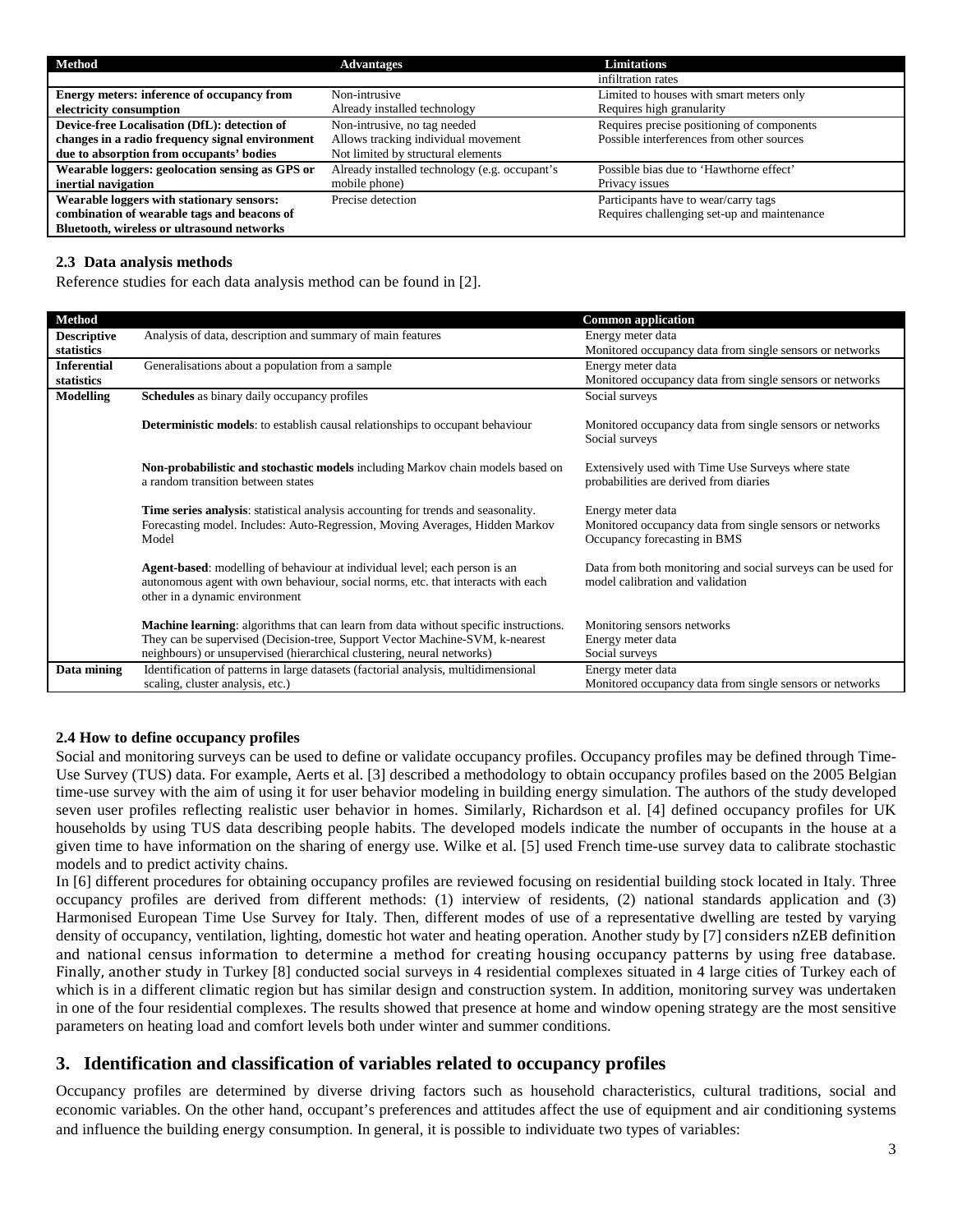## **Variables Type\_1 – Variables that influence occupancy profiles**

- **Socio-demographic variables** are determinants of occupancy in dwellings as in 'when' people are in their homes [2]. Variables include household composition and employment status. Adults overs 60 years of age and families with small children tend to spend more time in their homes during weekdays and weekends. Regarding employment, work status (working full time, part-time, retired) and industry (working schedules) shape occupant's schedules throughout the week.
- **Environmental and physiological variables** influence occupancy patterns (time and/or space) and comfort level preferences [9]. Occupants' comfort depends on environmental characteristics (climate and building typology), psychological characteristics are related to age, gender and expectations derived from past experiences.

## **Variable Type\_2 – Variables influenced by occupancy profiles**

- **Presence variables**: energy consumption in households is heavily dependent on how the building is used. In particular, the type of activity, the hours of presence of the occupants in the different rooms and the density of occupancy should be considered for the estimation of sensible and latent heat associated with people and, consequently, in the convective/radiative loads that weights on the energy balance of the internal environment.
- **Comfort variables:** parameters that control the environmental conditions in homes (air temperature, heating and cooling systems operating, ventilation, etc.).
- **Tools variables:** use of the amenities in homes, including the use of electrical equipment, cooking and the demand for hot water.



Figure 2. Variables categorization and reciprocal influences.

Both 'comfort' and 'tools' variables are strongly linked to the "type of user" and to the "management" of the house by the occupants. Heating/cooling demands are derived from set point temperature and occupancy profile, while ventilation is related to window operation. The figure below illustrates the framework of the variables in building simulation and modelling that are dependent upon occupancy profiles.



Figure 3. Variables categorization for input in energy building simulation and modeling.

## **4. Conclusions**

This report draws out different methods for defining occupancy profiles and highlighted the advantages and disadvantages of each approach by considering an extensive literature review. Also, the variables related to occupancy, which are necessary input for energy simulation, are defined. In situ monitoring and social surveys are used as data collection methods, in some cases these are coupled. Monitoring sensors are able to track occupancy characteristics in real time but can be invasive and require an adequate observation period. The most common method is interview surveys, but this method can be time consuming and not replicable. A viable alternative might be the use of existing datasets; but most currently available datasets are not sufficiently detailed. Therefore, targeted